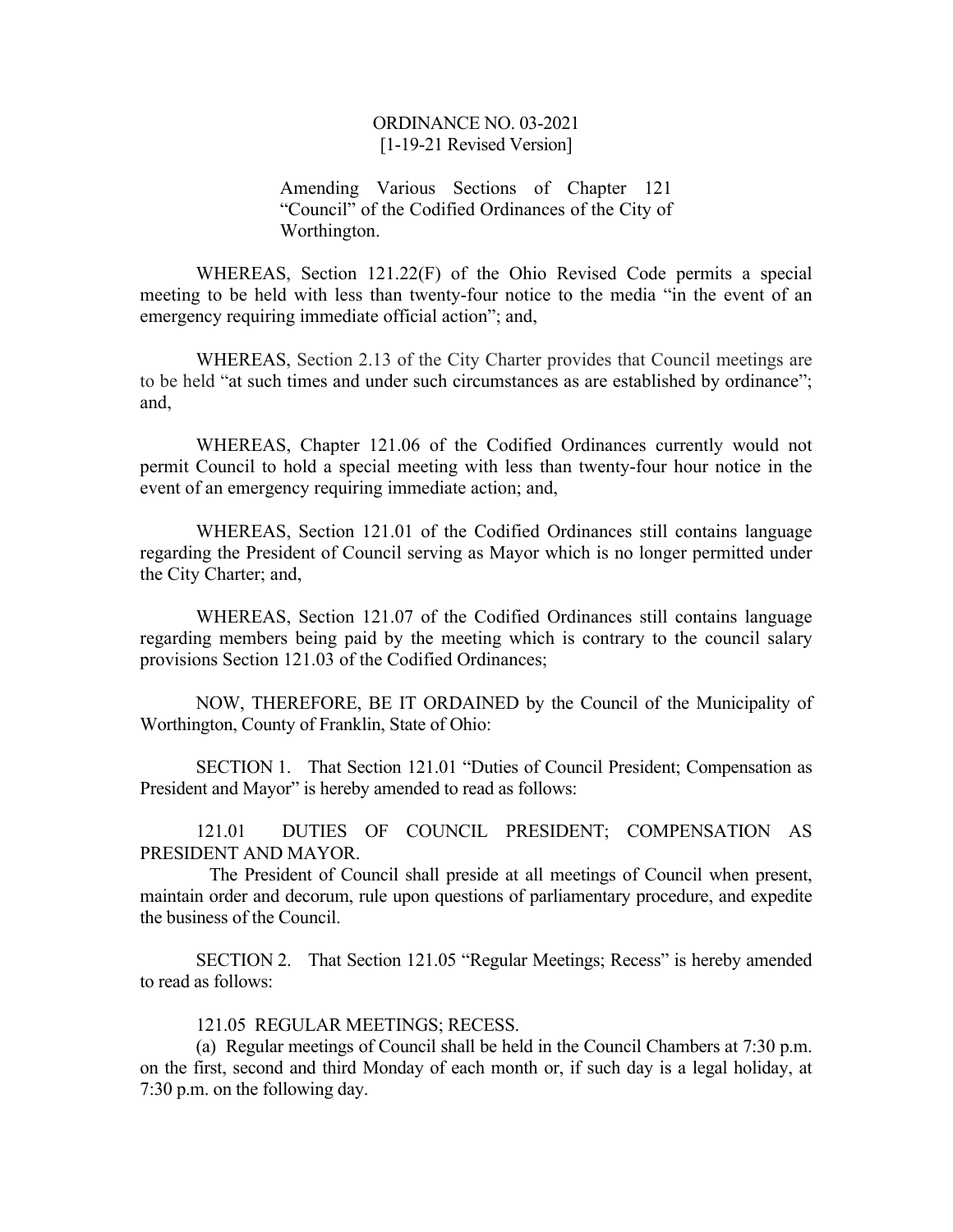(b) Council may, by a vote of a majority of a quorum present at a regular meeting, change the day of holding the next subsequent regular meeting, or recess any regular meeting to continue at a future date. No such recess shall continue beyond the date of the next regular meeting of Council.

(c) In case of an emergency, such as inclement weather or other unforeseen circumstances, or the absence of sufficient business to warrant a meeting being held, a regular meeting may be cancelled by the Clerk of Council upon the joint request of the President of Council and the President Pro Tem. The business that was to be conducted at the cancelled meeting shall be presented at the next regular meeting of Council or at a special meeting.

(d) The time or location of a regular meeting may be changed by the Clerk of Council upon the joint request of the President of Council and the President Pro Tem at least twenty-four hours in advance of the regularly scheduled time. The Clerk of Council shall deliver notice of the new time or location to each member of Council in person or by telephone, email, text, or other electronic delivery at least twenty-four hours before the new time set for the meeting. The Clerk of Council shall post notice of the new time or location at the City building and on the City's website and provide it to the news media that have requested notification.

SECTION 3. That Section 121.06 "Special Meetings; Notice and Service" is hereby amended to read as follows:

#### 121.06 SPECIAL MEETINGS; NOTICE AND SERVICE.

(a) A special meeting of Council shall be called by the Clerk of Council on written request of the President of Council, the City Manager, or any three members of Council. Such request shall state the date, time, place, and purpose for which the meeting is called and the Clerk of Council shall, in the notice of the meeting, include such date, time, place, and purpose. No other subject may be considered than that specified in the notice except by vote of five members of Council present at such special meeting.

(b) The Clerk of Council shall deliver the notice of any special meeting of Council to each member of Council in person or cause it to be delivered to the member's usual place of residence at least twenty-four hours before the time set for convening the special meeting.

(c) The Clerk of Council shall post the notice of the special meeting at the City building and on the City's website and provide it to the news media that have requested notification.

(d) Any member of Council may waive, in writing, notice of any special meeting. The attendance by a member at any special meeting shall be deemed a waiver of any required notice required.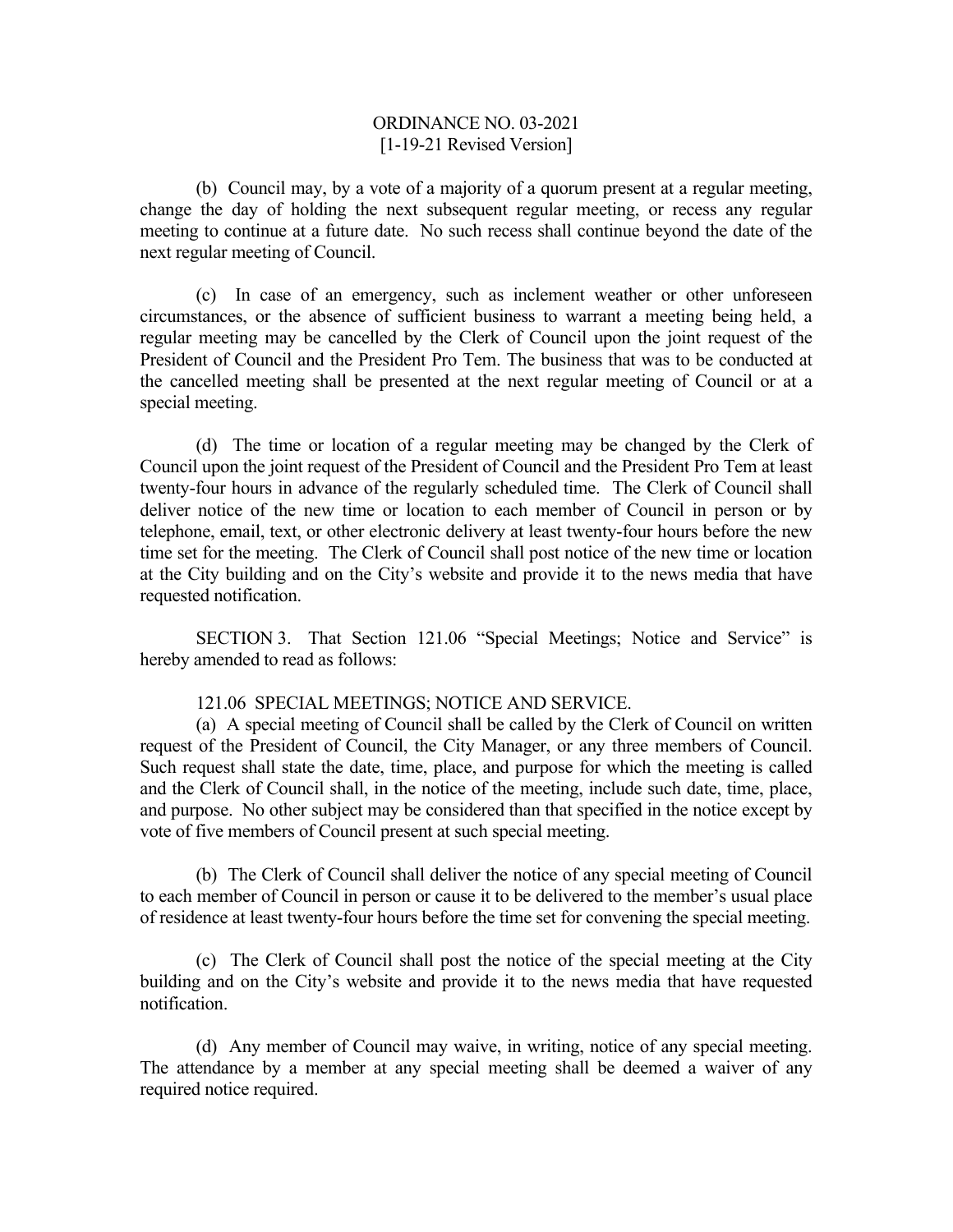(e) In case of an emergency, such as inclement weather or other unforeseen circumstances, or the absence of sufficient business to warrant a meeting being held, a special meeting may be cancelled by the Clerk of Council only upon the request of the person or persons that requested the special meeting.

(f) In the event of an emergency requiring immediate official action as determined in the sole and final judgment of the person or persons requesting the special meeting, notice of a special meeting may be provided by telephone, email, text, or other electronic delivery at least eight hours before the time set for the meeting. No other subject may be considered than the purpose specified in the notice.

(g) The requirements of actual notice of any special meeting shall have been complied with if the Clerk of Council makes a reasonable attempt at such notice. No action by City Council shall be invalid for lack of actual notice provided there was a reasonable attempt at actual notice by the Clerk of Council.

 SECTION 4. That Section 121.07 "Quorum" is hereby amended to read as follows:

#### 121.07 QUORUM.

 A majority of all the members elected to Council shall constitute a quorum for the transaction of business at any regular or special meeting of Council. If, at the time fixed for the opening of any such meeting, a quorum is not present, those who are present may adjourn.

 SECTION 5. That Section 121.11 "Petitions" is hereby amended to read as follows:

### 121.11 PETITIONS.

 All persons who desire to present problems, petitions or grievances to Council may do so by presenting their views in writing to the Clerk of Council, prior to regular meetings, or by registering their names, addresses and subject matter on a form provided at each Council meeting, to enable the President of Council to allocate appropriate time for oral presentations. The President of Council may limit the number of speakers to be heard and the length of time to be devoted to any single problem.

SECTION 6. That Section 121.12 "Reports" is hereby amended to read as follows:

#### 121.12 REPORTS.

 The Mayor shall report to Council in writing at least quarterly concerning the duties with which the Mayor is charged. The City Manager shall report to Council in writing at each meeting.